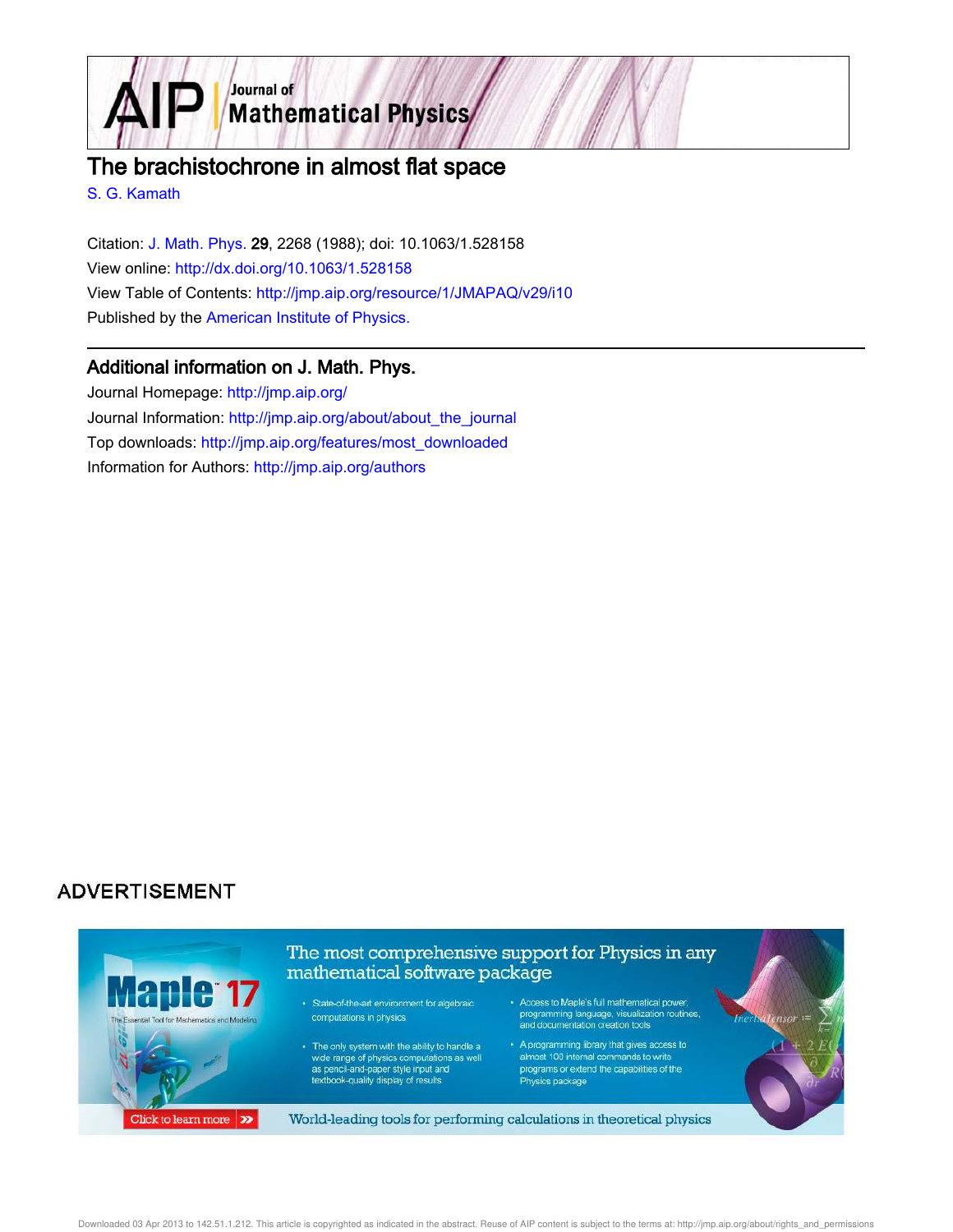### **The brachistochrone in almost flat space**

s. G. Kamath

*Department 0/ Mathematics, Indian Institute o/Technology, Madras 600 036, India* 

(Received 29 January 1988; accepted for publication 25 May 1988)

This paper is an extension, within the framework of general relativity, of the relativistic brachistochrone discussed recently by Goldstein and Bender [J. Math. Phys. 27, 507 (1986)]. Assuming that the gravitational field due to a spherically symmetric source with mass *Mat*  equilibrium is weak, it is found that the brachistochrone, for a falling particle of mass *m,*  described by  $\Theta(r)$ , with  $\Theta$  an angle and r a distance measured from the center of symmetry, is in general a hyperelliptic integral. The latter integral can in one case be calculated exactly in terms of the normal elliptic integrals of the first and third kinds and the elementary transcendental functions. It is shown via a numerical computation using the sun's gravitational field as a reference that one can recast this exact version into a simple form, viz.,  $\sqrt{r\Theta} = a$ , where *a* is a constant.

#### **I. INTRODUCTION**

In a recent paper Goldstein and Bender<sup>1</sup> have presented a relativistic generalization of the classic brachistochrone problem for a particle faIling from rest in a uniform gravitational field. As is well known, the brachistochrone is the trajectory joining an initial position *A* to a final position *B*  along which the time of transit of the falling particle is a minimum. While the classical nonrelativistic trajectory is known (with  $A$  as the origin of the coordinate system) to be a cycloid of the form  $x = b(1 - \cos t)$ ,  $y = b(t - \sin t)$ , with the parameter *b* determined by the end point *B,* Goldstein and Bender (GB) show that in the relativistic case, this is just one of three possible curves. In particular, the two new solutions are very different from the nonrelativistic case in that, for both of them,  $y(x)$  increases without bound as x increases. It should be noted here that the motion of the particle of rest mass *m* in Ref. 1 is still assumed to take place in a uniform gravitational field with the force law  $\mathbf{F} = \tilde{m}\mathbf{g}$ , g being a constant, and  $\tilde{m} (1 - v^2/c^2)^{1/2} = m$ .

In this paper we have relaxed the above-mentioned restriction to a uniform gravitational field. Specifically, we consider the motion of the particle in a weak gravitational field in the sense of general relativity. As is well known in the literature<sup>2,3</sup> such a weak field will be represented by a metric  $g_{\alpha\beta}$  that differs very little from the Minkowski metric  $\eta_{\alpha\beta}$ . Thus with  $\eta_{\alpha\beta} = \eta^{\alpha\beta} = \text{diag}(1, -1, -1, -1)$ , the gravitational field is said to be weak when  $|g_{\alpha\beta} - \eta_{\alpha\beta}| \le 1$ . More precisely, with the assumption that  $g_{\alpha\beta}$  can be expanded as an infinite series

$$
g_{\alpha\beta} = \eta_{\alpha\beta} + g_{\alpha\beta}^{(1)} + g_{\alpha\beta}^{(2)} + \cdots, \qquad (1)
$$

we limit ourselves in the first (linear) approximation, writing  $g_{\alpha\beta} = \eta_{\alpha\beta} + g_{\alpha\beta}^{(1)}$  instead of Eq. (1). As described in detail in Refs. 2 and 3, the linearized Einstein field equations can then be solved for  $g_{\alpha\beta}$  once the source of the gravitational field, viz., the energy momentum tensor  $T_{\alpha\beta}$ , is given.

In this paper, we consider a distribution of matter at equilibrium described by  $T_{00} = \rho c^2$ ,  $T_{\alpha\beta} = 0$  for  $\alpha\beta \neq 00$ , with the density  $\rho$  being time independent and spherically symmetric, so that  $\rho = \rho(r)$ , r being the distance from the

center of symmetry. The resulting  $g_{\alpha\beta}$  is then represented<sup>2,3</sup> in the interval

$$
ds2 = (1 - 2\Phi/c2)c2 dt2
$$
  
-(1 + 2\Phi/c<sup>2</sup>)(dx<sup>2</sup> + dy<sup>2</sup> + dz<sup>2</sup>) . (2)

Here  $\Phi = GM/r$ , outside the material distribution, with  $M = \int \rho(r) d^3x$  and *G* the familiar gravitational constant.

Since the problem is now posed within the framework of general relativity, there will be two important qualitative differences from the work of Ref. 1 which we shall merely mention below, relegating the details to subsequent sections in the paper.

First, the motion of a material particle of rest mass *m* in the gravitational field whose metric is represented in Eq. (2) will now be governed via Hamilton's principle by the Lagrangian  $L = -mc \, ds/dt$ . This will replace the flat-space Lagrangian discussed in GB and given there by *L*   $= -mc^2\gamma^{-1} + \mathcal{E}$ , with  $\gamma^{-2} = 1 - v^2/c^2$ ,  $\mathcal{E} = mc^2$  $\times$ (exp(gx/c<sup>2</sup>) – 1), and  $v^2 = (dr/dt)^2$ . Second, since we are interested in the path of minimum time rather than the geodesic (which is the path of extremal action), there will be one more point of departure from Ref. 1; namely, the element of spatial distance will now be given, following Eq. (2), by

$$
dl = ((1 + 2\Phi/c^2)(dx^2 + dy^2 + dz^2))^{1/2},
$$

instead of the familiar  $dl = (dx^2 + dy^2 + dz^2)^{1/2}$  as in Ref. 1. Thus the line integral representation for the time of fall will be given by

$$
T = \int_{A}^{B} \frac{dl}{v},
$$
 (3)

with *dl* as given above, *v* being the particle velocity. In Eq. (3), we shall regard *A* as lying outside the range of the weak gravitational field, namely, at infinity, so that Eq. (3) can be rewritten

$$
T = \int_{\infty}^{B} \frac{dl}{v},\tag{3'}
$$

with the form of *v* being obtained from the principle of conservation of energy. Because of the assumption of spherical

2268 J. Math. Phys. 29 (10), October 1988 0022-2488/88/102268-05\$02.50 © 1988 American Institute of Physics 2268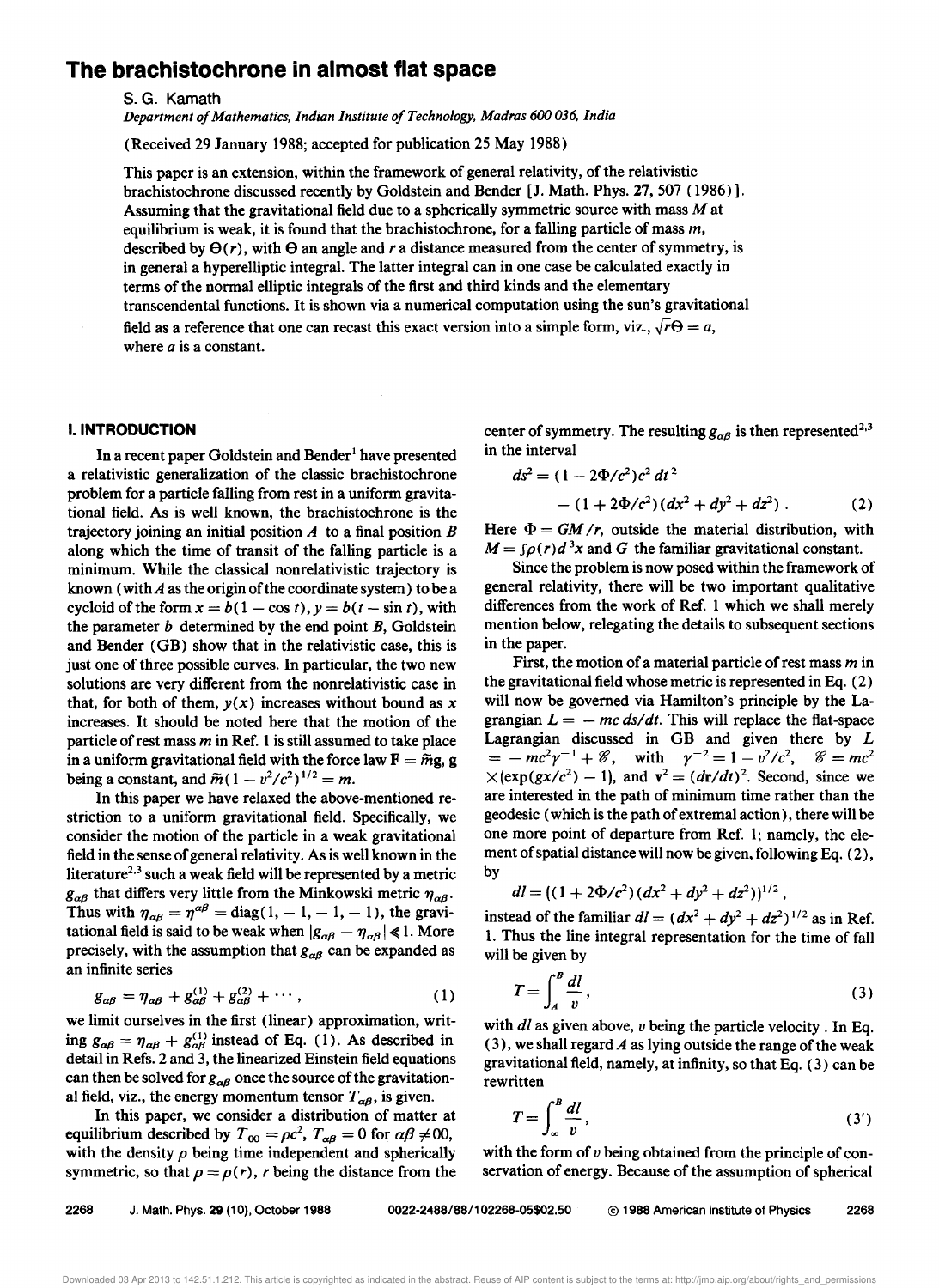symmetry, so that  $\Phi = \Phi(r)$  only in (2), the Lagrangian L when written out in spherical polar coordinates should be cyclic in one of the angles, so that the motion of the particle can be taken, as in case of central force motion, to lie in a plane with its location specified by the coordinates  $(r,\Theta)$ ,  $r$ being measured as mentioned earlier, from the center of the material distribution whose gravitational field is described by the metric  $g_{\alpha\beta}$  represented in Eq. (2). The brachistochrone will then be obtained by solving the Euler equation associated with Eq. (3') with the initial conditions  $\Theta = 0$ ,  $u( = 1/r) = 0$ . This program is carried through in the sections detailed below.

The plan of this paper is as follows. In Sec. II we obtain the expression for the velocity *v* appearing in (3'). Then by using this expression, we recover via the Euler equation in Sec. III the equation of the brachistochrone in the form usual to central force motion, viz.,  $\Theta = \Theta(u)$ . This relation cannot in general be written out in a closed form. More precisely, it turns out, as we shall see in Sec. III, that one has to evaluate a hyperelliptic integral of the form

$$
\Theta(u)=\int_0^u\frac{R(t)dt}{\left(P(t)\right)^{1/2}},
$$

with  $P(t)$  being a fifth-degree polynomial in  $t$ . As is well known, for evaluating such hyperelliptic integrals<sup>4</sup> one usually has to resort to direct numerical integration, or to the use of complicated series expansions.

However, as we shall see in Sec. IV, it is possible to fudge a certain constant *k* (analogous to the constant *k* in Ref. 1) so as to obtain an exact dependence of  $\Theta(u)$  on *u*; this is, unfortunately, possible only for one value of *k.* Still, this exact result given in Sec. IV is far too complicated, as it contains a linear combination of the normal elliptic integral of the first and third kinds, besides elementary functions like the natural logarithm whose arguments involve the Jacobian elliptic functions sn *u,* dn *u.* For our purposes it is useful to resort to an approximation whereby the complicated terms are rendered harmless by being extremely small, in fact, almost zero. The gravitational field outside the sun, which is regarded in the literature<sup>3</sup> as weak, turns out to be handy in this connection. As discussed in Sec. V it affords a more accessible version of the brachistochrone given in Sec. IV.

Finally, in Sec. VI we conclude with some comments on our results. Herein we offer, besides an exact analytic expression for the brachistochrone obtained by GB, a discussion of the more difficult problem, technically speaking, of the brachistochrone associated with the Schwarzschild metric. We hope to return to the latter in a subsequent publication.

#### II. **ENERGY CONSIDERATIONS**

Following the discussion in Sec. I, the Lagrangian for the material particle of rest mass *m* in the gravitational field is given by

$$
L = -mc\frac{ds}{dt} = -mc^2\gamma^{-1}\left(1 - \frac{2\Phi}{c^2}\psi\right)^{1/2},
$$
 (4)

with  $\psi = \gamma^2 (1 + v^2/c^2)$ . It is easy to obtain the Hamiltonian from (4). It is given by

$$
H = mc^2 \gamma (1 - (2\Phi/c^2)\psi)^{-1/2} g_-, \qquad (5)
$$

with  $g_{-}$  defined below. As *H* in (5) is cyclic in time *t* by the principle of conservation of energy, we must also have

$$
H=mc^2\,,\tag{6}
$$

since the particle is assumed to fall from rest. It is easy to obtain an expression for *v* from Eqs. (5) and (6) through simple manipulations. We obtain

$$
g_{+}v^{2}=2g_{-}\Phi , \qquad (7)
$$

where  $g_{\pm} = (1 \pm (2/c^2) \Phi)$ . With  $\Phi = GM/r$ , we see that  $g_{-}$ , for example, can be written as  $g_{-} = (1 - uR)$  with  $ru = 1$  and  $c^2R = 2GM$ , defining the Schwarzschild radius *R* for the material distribution of mass *M.* Since for macroscopic bodies for which the gravitational field can be regarded as weak (e.g., the sun) the Schwarzschild radius is very small compared to their actual radius, and since we are studying the motion of the material particle of rest mass *m*  outside the material distribution causing the gravitational field, the case when  $r = R$  can be safely ignored in (7).

#### III. **THE EULER EQUATION**

In terms of the polar coordinates  $(r, \theta)$  the element of spatial distance, following (2), is given by

$$
dl = g_{+}^{1/2} (dr^2 + r^2 d\Theta^2)^{1/2},
$$

so that, using (7), Eq. (3') can be rewritten

$$
T = \int_{-\infty}^{B} g_{+} (dr^{2} + r^{2} d\Theta^{2})^{1/2} D^{-1/2}
$$
  
= 
$$
\int_{-\infty}^{B} g_{+} dr \left(1 + r^{2} \left(\frac{d\Theta}{dr}\right)^{2}\right)^{1/2} D^{-1/2},
$$
 (8)

with  $D = 2g - \Phi$ . The time taken *T* is a functional of the path  $\Theta(r)$  so that T will be minimum when the Euler equation

$$
\frac{d}{dr}\left(\frac{\partial I}{\partial \Theta'}\right) = 0, \quad \Theta' = \frac{d\Theta}{dr},\tag{9}
$$

is satisfied. Here *I* denotes the integrand in Eq. (8); thus one infers from (9) that

$$
\frac{\partial I}{\partial \Theta'} = k \,, \tag{9'}
$$

where  $k$  is a constant. Equation  $(9)$  is the analog of the Euler equation in GB. Substituting for *I,* it is easy to obtain

$$
r^2 g_+ \Theta' (D(1+r^2 \Theta')^{-1/2} = k \,. \tag{9''}
$$

In terms of  $u$ ,  $(9'')$  can be rewritten

$$
g_{+} \Theta' = - k \left( D(1 + u^{2} \Theta'^{2}) \right)^{1/2}, \qquad (9^{m})
$$

with  $\Theta'$  being the first derivative of  $\Theta$  with respect to *u*. Note the negative sign in (9"'). Since the particle of mass *m* is assumed to fall from rest at infinity (where  $u = 0$ ) to the point *B* where  $u > 0$ , it follows that, for  $k > 0$  (this choice can be made without loss of generality), the solution of  $(9<sup>m</sup>)$ , namely,  $\Theta(u)$ , will be a decreasing function of *u*.

Equation  $(9<sup>m</sup>)$  immediately leads to the solution [with]  $\Theta(0) = 0$ 

$$
\Theta(u) = \int_0^u dt (g_+^2 - Du^2 k^2)^{-1/2} (Dk^2)^{1/2}, \qquad (10)
$$

which is the equation of the brachistochrone. Substituting for  $g_{+}$  and  $\Phi$  one can rework (10) as

S. G. Kamath 2269

Downloaded 03 Apr 2013 to 142.51.1.212. This article is copyrighted as indicated in the abstract. Reuse of AIP content is subject to the terms at: http://jmp.aip.org/about/rights\_and\_permissions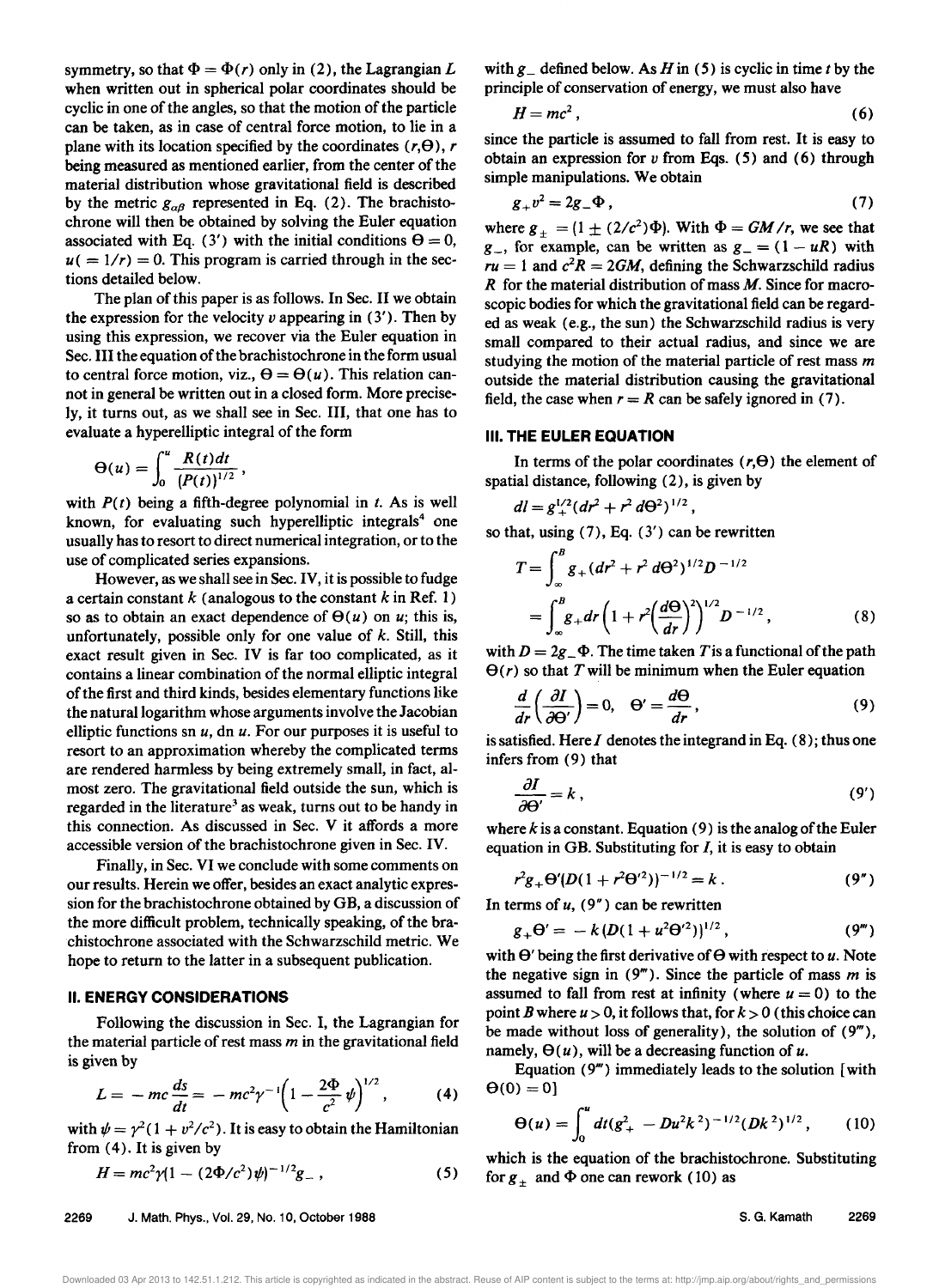$$
\Theta(u) = \int_0^u dt \ t(1 - tR) (P(t))^{-1/2}, \qquad (10')
$$

with  $P(t) = t(1 - tR)((1 + tR)^2 - \alpha^2 t^3(1 - tR))$  and  $\alpha^2 = k^2 c^2 R$ . Note that for the integral to be real we require that (a)  $uR \le 1$  and (b)  $(1 + uR)^2/(1 - uR)u^3 \ge \alpha^2$ . The former requirement is easily met since the particle of mass *m*  as mentioned in Sec. II is moving in the gravitational field outside a macroscopic object whose Schwarzschild radius *R*  is very small compared to its actual radius. The latter bound, however, is an upper limit on  $a^2$  and hence on  $k^2$  for fixed R.

The integral in the above equation is a hyperelliptic integral, which is further manipulated as follows. Using a change of variable  $s = tu$  we obtain, with  $\sigma = uR$ ,

$$
\Theta(u) = \alpha u^{3/2} \int_0^1 ds \, s (1 - s \sigma) (P(s))^{-1/2} \, .
$$

Although *P(s)* is a sixth-order polynomial in *s,* it can be rewritten as a fifth-order polynomial through the use of  $z = 1/s$ , so that

$$
\Theta(u) = \beta^{1/2} \int_1^{\infty} dz
$$
  
 
$$
\times \frac{z - \sigma}{z[(z - \sigma)(z^2(z + \sigma)^2 - \beta(z - \sigma))]^{1/2}},
$$
 (11)

where  $\beta = \alpha^2 u^3$ , and we have now displayed the polynomial  $P(z)$  in full in (11). In the following two sections we shall study the dependence of  $\Theta$  on  $\mu$ .

#### **IV. AN EXACT RESULT**

We shall show herein that the polynomial  $P(z) = z^2(z + \sigma)^2 - \beta(z - \sigma)$  has a double root at various values of  $\beta$ . The utility of this double root lies in that the hyperelliptic integral in (11) can be evaluated exactly without recourse to approximation. Naturally, for general  ${\beta}$ , Eq. ( 11) will represent the brachistochrone associated with a weak gravitational field. From *P(z)* we obtain

$$
\frac{dP}{dz}=4z^3+6\sigma z^2+2z\sigma^2-\beta.
$$

Let  $z = z_0$  denote the double root of  $P(z)$ . Then  $P(z_0)$  and

$$
\left. \frac{dP}{dz} \right|_{z=z}
$$

should be zero. This yields

$$
\beta = 4z_0^3 + 6\sigma z_0^2 + 2z_0\sigma^2. \tag{12}
$$

Clearly  $\beta$  is zero when  $z_0 = 0$  and  $z_0 = -\sigma$ . Ignoring these cases, since  $\beta = 0$  implies  $k = 0$ , we find the remaining solutions for  $z_0$  using (12) and  $P(z_0) = 0$ . Thus

$$
P(z_0) = -3z_0^4 + 5\sigma^2 z_0^2 + 2z_0\sigma^3 \equiv z_0 \widetilde{P}(z_0) \ . \tag{13}
$$

To obtain values of  $z_0$  other than 0 and  $-\sigma$ , we should solve  $P(z_0) = 0$ . This can be done by standard methods.<sup>5</sup> We obtain with the notation  $c = \cos \mu/3$ ,  $s = \sin \mu/3$  the following three real roots:

$$
3z_0^{(1)} = 2\sigma c \sqrt{5} \tag{14a}
$$

$$
3z_0^{(2)} = -\sigma(c + s\sqrt{3})\sqrt{5}, \qquad (14b)
$$

$$
3z_0^{(3)} = -\sigma(c - s\sqrt{3})\sqrt{5},
$$
  
with 9 tan  $\mu = 2\sqrt{11}$ . (14c)

For each of these  $z_0$  there is a corresponding  $\beta$ . However, as can be easily checked, only  $z_0^{(1)}$  leads to a positive value of  $\beta$ , viz.,

$$
3\beta^{(1)} = 8\sigma^3(1 + 5c^2 + 13c\sqrt{5}/6); \qquad (15)
$$

 $z_0^{(2)}$  and  $z_0^{(3)}$  lead to  $\beta^{(2)} = O(10^{-6}\sigma^3)$  and  $\beta^{(3)} < 0$ , respectively. We are not reproducing these tedious though straightforward calculations here. These latter values of  $z_0$ are therefore ignored, leading to a unique value for  $\beta$ . Since the double root for the polynomial  $P(z)$  is now given by ( 14a), the remaining roots are easily found by standard methods.<sup>5</sup> They are complex conjugates of each other and denoted by

$$
z_{\pm} = -p \pm i(2z_0^{(1)}p)^{1/2}, \qquad (16a)
$$

with  $p = z_0^{(1)} + \sigma$ . Thus

$$
\Theta(u) = \beta^{1/2} \int_1^{\infty} \frac{dz(z-\sigma)}{z(z-z_0)((z-\sigma)(z-z_+)(z-z_-))^{1/2}},
$$
\n(16b)

where we have now dropped the superscript on  $z_0^{(1)}$  and  $\beta^{(1)}$ . The integral in (16b) can be exactly evaluated in two steps with the help of Ref. 6. Thus with  $Q(z)$  denoting the polynomial under the square root in (16b) we find for the integral

$$
I_1 = \int_1^\infty dz (z - z_0)^{-1} (Q(z))^{-1/2}
$$

the result

$$
I_1 = g\eta^{-1} \int_0^{u_1} \frac{1 - \text{cn } u}{1 + q \text{ cn } u} du
$$
 (17a)  

$$
= \frac{g}{\eta q} [-u_1 + (1 - q)^{-1}
$$
  

$$
\times (\pi(\phi, q^2/(q^2 - 1), j) - q f_1(u_1))],
$$
 (17b)

where

$$
g = A^{-1/2}, \quad A^2 = (b_1 - \sigma)^2 + a_1^2,
$$
  
\n
$$
2f^2 A = A + b_1 - \sigma, \quad 2b_1 = z_+ + z_-,
$$
  
\n
$$
4a_1^2 = -(z_+ - z_-)^2, \quad \eta q = (A - \sigma + z_0), \quad (18)
$$
  
\n
$$
\eta = A + \sigma - z_0, \quad u_1 = \text{cn}^{-1}(\cos \phi, j) = F(\phi, j),
$$
  
\n
$$
\phi = \text{am } u_1 = \cos^{-1} \omega, \quad \omega(1 - \sigma + A) = 1 - \sigma - A.
$$

In (17) it is understood that  $q^2 \neq 1$ , and  $F(\phi, j)$  and  $\pi(\phi, q^2/(q^2-1), j)$  are the normal elliptic integrals<sup>4</sup> of the first and third kinds, respectively. Both are zero when  $\phi = 0$ . The last term in (17b) is obtained from<sup>6</sup>

$$
f_1(u_1) = \begin{cases} h \arctan(\text{sd } u_1/h), & \text{if } q^2/(q^2 - 1) < j^2, \\ \tilde{h} \ln\left(\frac{\text{dn } u_1 + \tilde{h} \text{sn } u_1}{\text{dn } u_1 - \tilde{h} \text{sn } u_1}\right), & \text{if } q^2/(q^2 - 1) > j^2, \\ 19b) \end{cases}
$$

with  $h^2(f^2 + (1 - j^2)q^2) = 1 - q^2$ ,  $\tilde{h}^2 = -h^2$ .

In (17a) and (19), cn *u,* sn *u,* and dn *U* are the Jacobian elliptic functions, with sd  $u = \text{sn } u/\text{dn } u$ . It is of course known that cn  $0 = 1 = dn \, 0$  and sn  $0 = 0$ ; thus the lower limit in (17a) is not displayed in the various terms in (17b). There is one more integral denoted by  $I_2$  below that we need in order to evaluate (16b), and it is given by

2270 J. Math. Phys., Vol. 29, No.1 0, October 1988

s. G. Kamath 2270

Downloaded 03 Apr 2013 to 142.51.1.212. This article is copyrighted as indicated in the abstract. Reuse of AIP content is subject to the terms at: http://jmp.aip.org/about/rights\_and\_permissions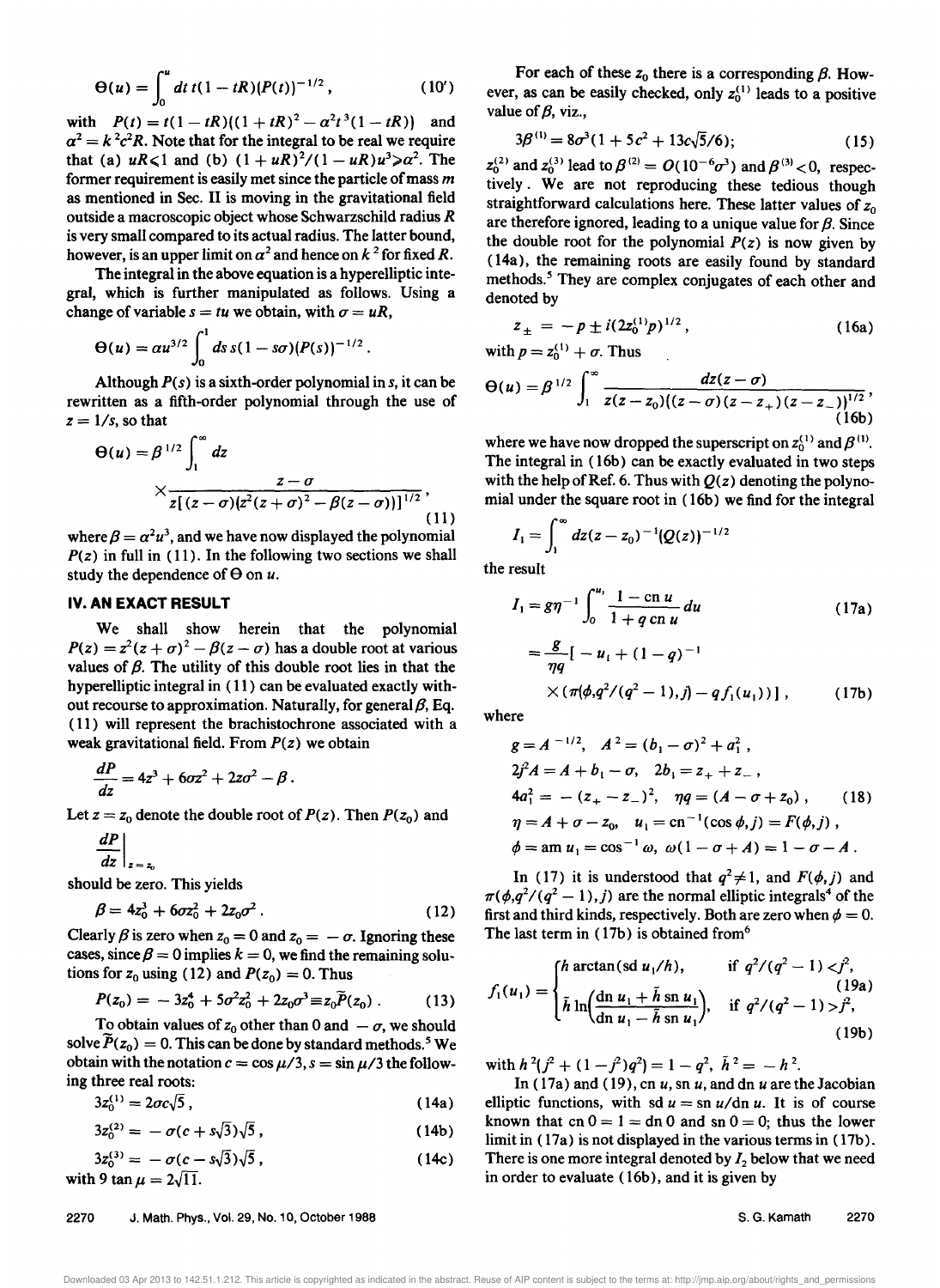$$
I_2 = \int_1^\infty dz \, z^{-1} (Q(z))^{-1/2} \,. \tag{20}
$$

Clearly  $I_2$  is just  $I_1$  evaluated at  $z_0 = 0$ ; it can be reached via ( 17b) *et seq.* through appropriate replacements. Thus for the value of  $\beta$  given by (15) we have the exact dependence of  $\Theta(u)$  on *u*. It works out to

$$
\Theta(u) = \beta^{1/2} (1 - \sigma/z_0) I_1 + \beta^{1/2} (\sigma/z_0) I_2.
$$
 (21)

#### V. **NUMERICAL COMPUTATION**

Equation (21) is clearly far too complicated to be of immediate physical interest. It would be ideal if it could be simplified considerably by application to a physical situation so that the equation for the brachistochrone would be more accessible. Happily, the gravitational field outside the sun, which is generally considered<sup>3</sup> as weak  $(R / r = 10^{-5}$  at the surface of the sun), comes in handy in this connection. It needs to be pointed out here that it is our unfamiliarity with astrophysics that prevents us from extending the considerations of this section to other stellar objects whose gravitational fields are also deemed to be weak. Still, we believe that for such stellar objects the brachistochrone should not be vastly different from the expression derived here.

For the sun, the Schwarzschild radius *R* and the actual radius are about  $3 \text{ km}$  and  $10^6 \text{ km}$ , respectively (it is not necessary to use precise numbers here). Thus, as the particle of mass *m* falls from infinity in the sun's gravitational field, *<sup>U</sup>* increases from zero to about  $10^{-6}$ , so that  $uR \ll 1$  throughout the motion of the particle.

We now turn to a numerical estimation of the various entities in Eq. (18). With  $9 \tan \mu = 2\sqrt{11}$  we obtain  $\mu = 36.39$  deg. Thus (15) leads to  $\beta = 28.042$  264 $\sigma^3$ ; clearly, as  $\sigma \ll 1, \beta < 1$ . We shall choose a positive square root of  $\beta$ in our calculations below; clearly this corresponds to a  $k > 0$ . Inserting the value of  $\mu$  into (14a) one can calculate  $z_0$  in units of  $\sigma$ , and hence  $b_1$ ,  $a_1$ , and  $A$  as defined by (18). We obtained  $A^2 = 19.116844\sigma^2$ ,  $\eta = 3.914854\sigma$ , and  $\eta q$  $= 4.829 708\sigma$ . Thus q, and hence  $q^2$ , is obtained; we find that  $q^2/(q^2-1) > j^2$  as  $q^2 = 1.521986$  and  $j^2 = 0.10462$ . We therefore get the term in Eq. (21) denoted by  $\Theta_1$  as

$$
\Theta_1 = 0.164\,576[ -u_1 - 4.279\,218(\pi(\phi, 2.915\,76, 0.323\,45)
$$

$$
-1.233\,69f_1(u_1))]
$$
 (22a)

where  $f_1(u_1)$  will be reached via (19b) since  $q^2/$  $(q^2 - 1)$  >  $j^2$ . It works out to

$$
f_1(u_1) = c \ln \left( \frac{\mathrm{dn} \ u_1 + c \ \mathrm{sn} \ u_1}{\mathrm{dn} \ u_1 - c \ \mathrm{sn} \ u_1} \right),\tag{22b}
$$

with  $c = 0.596 429$ .

The second term in (21) denoted below by  $\Theta_2$  can also be written down in an analogous fashion. We find

$$
\Theta_2 = 0.515\ 278[ -u_1 + 2.686\ 14
$$
  
×( $\pi$ ( $\phi$ , - 0.650 249, 0.323 45) - 0.627 719 $f_1$ ( $u_1$ ))], (23a)

where  $f_1(u_1)$  is now given by (19a) since  $q^2/(q^2-1) < j^2$ . To reassure the reader, we find, for  $I_2$ ,  $\eta = (A + 1)\sigma$ ,  $\eta q = (A - 1)\sigma$ , with  $A^2$  quoted above and  $q^2 = 0.394031$ . For  $f_1(u_1)$  we thus obtain

$$
f_1(u_1) = 1.150\,971\arctan(0.868\,832\,\mathrm{sd}\,u_1)\,. \qquad (23b)
$$

Equations (22) and (23) can now be examined in the light of our observation that  $\sigma \ll 1$  throughout the motion of the particle. From (18) we note that, as  $\sigma A \ll 1$ ,  $\omega \approx 1$ , or  $\approx$ cos<sup>-1</sup>1, or  $\phi \approx 0$ . Thus as *u* increases from zero to 10<sup>-6</sup>, remains almost constant at zero.

Let us now estimate  $\Theta_1$  as given by (22). The value of  $u_1$ is reached via  $u_1 = F(\phi, j)$ ; since  $\phi$  is nearly zero, and<sup>4</sup>

$$
\lim_{\phi \to 0} [F(\phi, j)/\sin \phi] = 1,
$$

we infer that  $u_1 \approx \phi$ . Again, as

$$
\lim_{\phi \to 0} [\pi(\phi, \alpha^2, j) / \sin \phi] = 1,
$$

we infer that  $\pi(\phi, q^2/(q^2-1), j) \approx \phi$ . The elliptic functions work out as

$$
\mathrm{sn}\ u_1 = (1 - \cos^2 \phi)^{1/2}
$$

$$
=2(A(1-\sigma))^{1/2}(1-\sigma+A)^{-1}\!\simeq\!2A^{1/2}
$$

and

$$
\mathrm{dn}\ u_1=(1-j^2\sin^2\phi)^{1/2}\!\simeq 1\ .
$$

Thus the logarithm in (22b) becomes

$$
c \log \left( \frac{1+c \sin u_1}{1-c \sin u_1} \right) \simeq 2c^2 \sin u_1.
$$

We thus obtain

$$
\Theta_1 = -0.868\,832\phi + 0.618\,136\,\mathrm{sn}\,u_1\,. \tag{24a}
$$

Similar remarks apply to  $\Theta_2$  given by (23). We get, with  $b = 0.868831,$ 

$$
\Theta_2 = b\phi - \arctan(b \text{ sn } u_1) \tag{24b}
$$

Thus, adding (24a) and (24b), we get

$$
\Theta = 0.618\,136\,\mathrm{sn}\,u_1 - \arctan(b\,\mathrm{sn}\,u_1)\,. \tag{25}
$$

We note that the term proportional to  $\phi$  has now canceled almost exactly. Since the argument of the arctan function is very small, we now replace the last term by its argument and get

$$
4\Theta = -\operatorname{sn} u_1 = -4.182\sigma^{1/2} \,. \tag{26}
$$

Equation (26) leads (with  $R = 3 \text{ km}$ ) to

$$
r^{1/2}\Theta = -1.816\,,\tag{27}
$$

as the equation for the brachistochrone with reference to the gravitational field outside the sun. More importantly, we note that as *u* increases from zero,  $\Theta$  decreases from zero and remains negative. This is just a reflection [as mentioned in connection with  $(9<sup>m</sup>)$  of the decrease of  $\Theta(u)$  with *u*. As the reader will have noticed, the considerations of this section depend on the smallness of the variable denoted by  $\sigma$ . Being infinitesimally different from zero, the doubly periodic property of the Jacobian elliptic functions sn  $u_1$ , for example [see Eq. (26)], has not found any place in our calculation. Indeed, with  $j^2 = 0.104$  62, the standard definitions<sup>5</sup> of the symbols *K,K'* contained in the periods *(4K,2iK')* of  $\text{sn}(u, j)$  lead to  $K \sim 1.612$  and  $K' \sim 2.578$ . Clearly the value of  $K$  is too large to be of interest as far as  $u_1$  is concerned.

It is appropriate before concluding this paper to recall